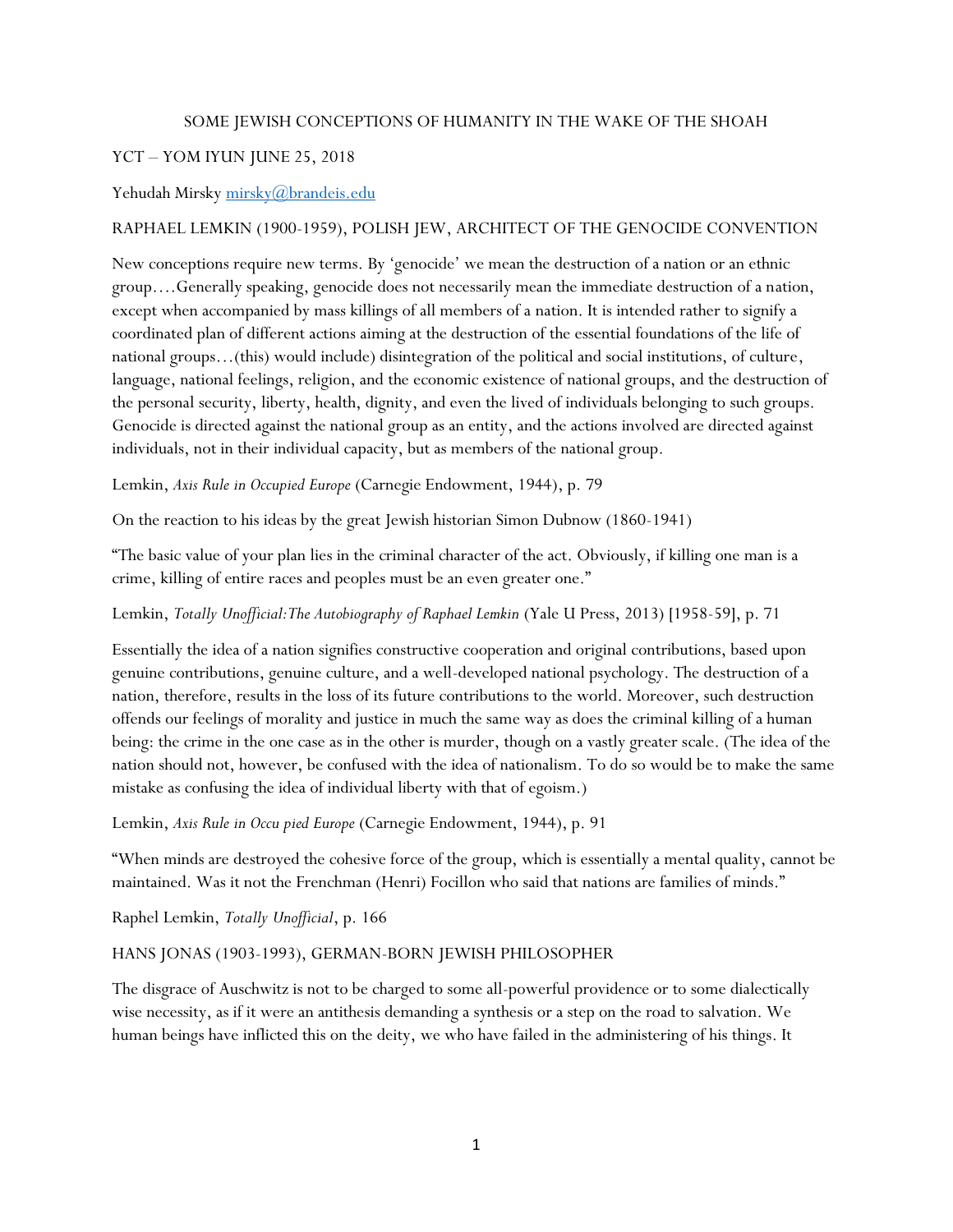remains on our account, and it is we who must again wash away the disgrace from our disfigured faces, indeed, from the very countenance of God. Don't talk to me here about the cunning of reason.<sup>1</sup>

## Hans Jonas, quoted in Christian Wiese, *The Life and Thought of Hans Jonas: Jewish Dimensions* (Brandeis U Press, 2007), p. 125.

(F)or the sake of our image of God and our whole relation to the divine…we cannot uphold the timehonored (medieval) doctrine of absolute, unlimited divine power....Quite the opposite. From the very concept of power, it follows that omnipotence is a self-contradictory, self-destructive, indeed senseless concept. The situation is similar to that of freedom in the human realm: far from beginning where necessity ends, freedom consists of and lives in pitting itself against necessity…(p)ower itself as such is a relational concept and requires relation….After Auschwitz we can assert with greater force than ever before that an omnipotent deity would have to be either not good, or…totally unintelligible. But if God is to be intelligible in some manner….then his goodness must be compatible with the existence of evil and this it is only if he is not all powerful.

## Hans Jonas, "The Concept of God After Auschwitz: A Jewish Voice," in *Mortality and Morality: A Search for the Good After Auschwitz* (Northwestern University Press, 1996), pp. 138-140

"With the appearance of man, transcendence awakened to itself and henceforth accompanies his doings with the bated breath of suspense, hoping and beckoning, rejoicing and grieving, approving and frowning…can it not be that by the reflection of its own state as it wavers with the record of man, the transcendent casts light and shadow over the human landscape. Such is the tentative myth which I like to believe is 'true' – in the sense in which myth may happen to adumbrate a truth which of necessity is unknowable…yet which, by intimations to our direct experience, lays claim upon or powers of giving indirect account of it in revocable, anthropomorphic images…

"I am thinking of the gassed and burnt children of Auschwitz, of the defaced, dehumanized phantoms of the camps, and of all the other, numberless victims of the other manmade holocausts of our time. Among men, their sufferings will soon be forgotten, and their names even sooner…Are they, then, debarred from an immortality which even their tormentors and murderers obtain because they could act – abominably yet accountably, thus leaving their sinister mark on eternity's face? This I refuse to believe. And this I like to believe; that there was weeping in the heights at the waste and despoilment of humanity; that a groan answered the rising shout of ignoble suffering, and wrath – the terrible wrong done to the reality and possibility of each life thus wantonly victimized, each one a thwarted attempt of God. *The voice of thy brother's blood cries unto me from the ground*. Should we not believe that the immense chorus of such cries that has risen up in our lifetime now hangs over our world as a dark and accusing cloud?...For the secret sympathy that connects our being with the transcendent condition and makes the latter depend on our deeds, must somehow work both ways….thus in the dim light at the end of our wandering we may discern a twofold responsibility of man: one in terms of worldly causality, by which the effect of his deed extends for some greater or shorter length into a future where it eventually dissipates, and a simultaneous one in terms of its impact on the eternal realm, where I never dissipates….we can have immortality at heart when in our brief span we serve our threatened mortal affairs and help the suffering immortal God.

l  $^1$  Hegel's idea that history realizes its ultimate purposes in sly and unexpected ways, via the irrational side of human behavior.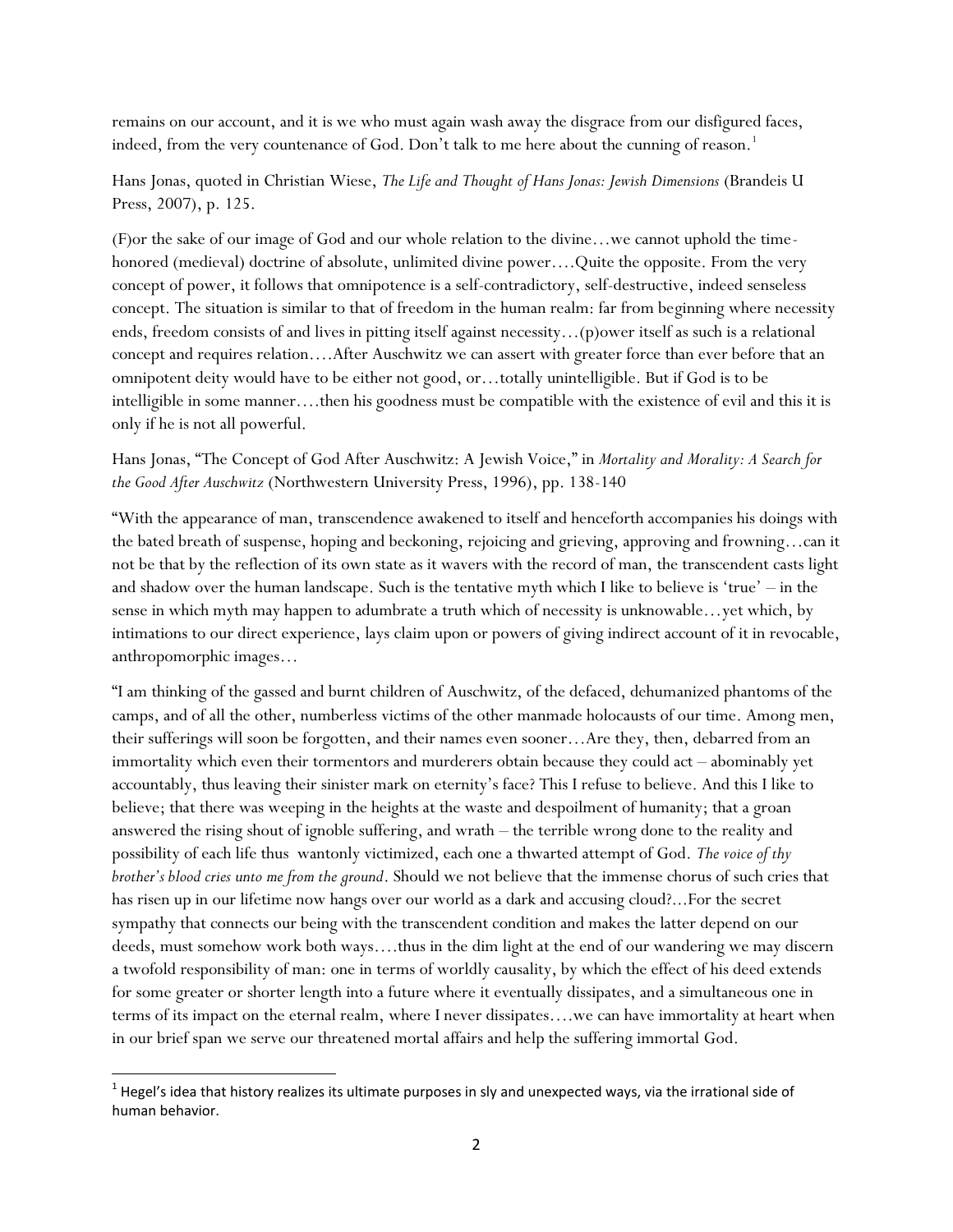Hans Jonas, "Immortality and the Modern Temper" (in *Mortality and Morality*, p. 127, 129)

Man is the only being known to us who can assume responsibility. The fact that he can assume it means that he is liable to it….Responsibility therefore is complementary to freedom, it is an acting subject's burden of freedom…(it) therefore exists with or without God…Yet besides being responsibility for something, it is also responsibility to something – to an ultimate authority to which an accounting must be given. This authority it will probably be said (if belief in divine authority is no longer present) is the human conscience. But…to whom or what are we responsible in our conscience?...(maybe we can learn it) from what we are responsible for..(which is) the consequences of my actions, to the degree that they affect a being. Thus the actual object of my responsibility is this being itself that I have affected. This however has an ethical sense only when this being is of some value: toward a being….when this being is a vulnerable one, as living beings with their intrinsic fragility always are and when it, with this vulnerability, enters of the field of my actions and is at the mercy of my power – either by accident, or…by my own choice. Then the universal call issuing from all transitory and valuable btnig is very concretely meant for me and becomes an imperative for me….responsibility is a function of our power and proportional to it….Expansion of the power also means expansion of its effects on the future…we can exercise our increased responsibility – which we have in any case, whether we want it or not – only if foreseeing the consequences of our actions increases proportionally….Today human power and its excesses…have take on such enormous dimensions that even the daily exercise f our powers, which makes the routine of modern civilization possible and which we all depend on, becomes an ethical problem.

Hans Jonas, "Towards an Ontological Grounding of an Ethics for the Future" (in *Morality and Mortality*, pp. 101-103)

I could imagine revising my Zionism, but rejecting the brit – the covenant between God and Israel – see unthinkable to me, even if the concept of a divine partner in this covenant has remained completely nebulous to me. There is a mystery that binds all of us, beyond the time-bound, private personal positions that we adopt intellectually and in our conscious acts.

Hans Jonas, *Memoirs*, as translated by Wiese, p. 151 (compare *Memoirs*, Winston, tr., p. 215)

God can work only through the human spirit. Through this spirit God can regain power, just as he can fail when human beings fail…That may be the only way we still have for broaching such things – suggesting, without claiming to know the truth, yet leaving room for the supernatural in the world. That there is indeed a supernatural element in human affairs – for this the human spirit seems to offer evidence.

Hans Jonas, *Memoirs*, (Brandeis U. Press, 2008), p. 219 [tr. Krishna Winston]

#### RAV YEHUDAH AMITAL, SURVIVOR, FOUNDER OF YESHIVAT HAR ETZION (1924-2010)

The worship of God, in whatever form, cannot wipe out simple human feeling. The Rebbe of Kotzk would say about the verse *And you shall be holy people to Me* (Shemot 22:30) that God, as it were, is saying here 'Angels I have in sufficient quantity. I am looking for human beings who will be holy people.'" (*Jewish Values in a Changing World,* p. 193)

There is nothing in the world that can justify the death of hundreds of thousands of children, who were killed and burned. Nothing in the world can justify that! Not the State of Israel, not the coming of the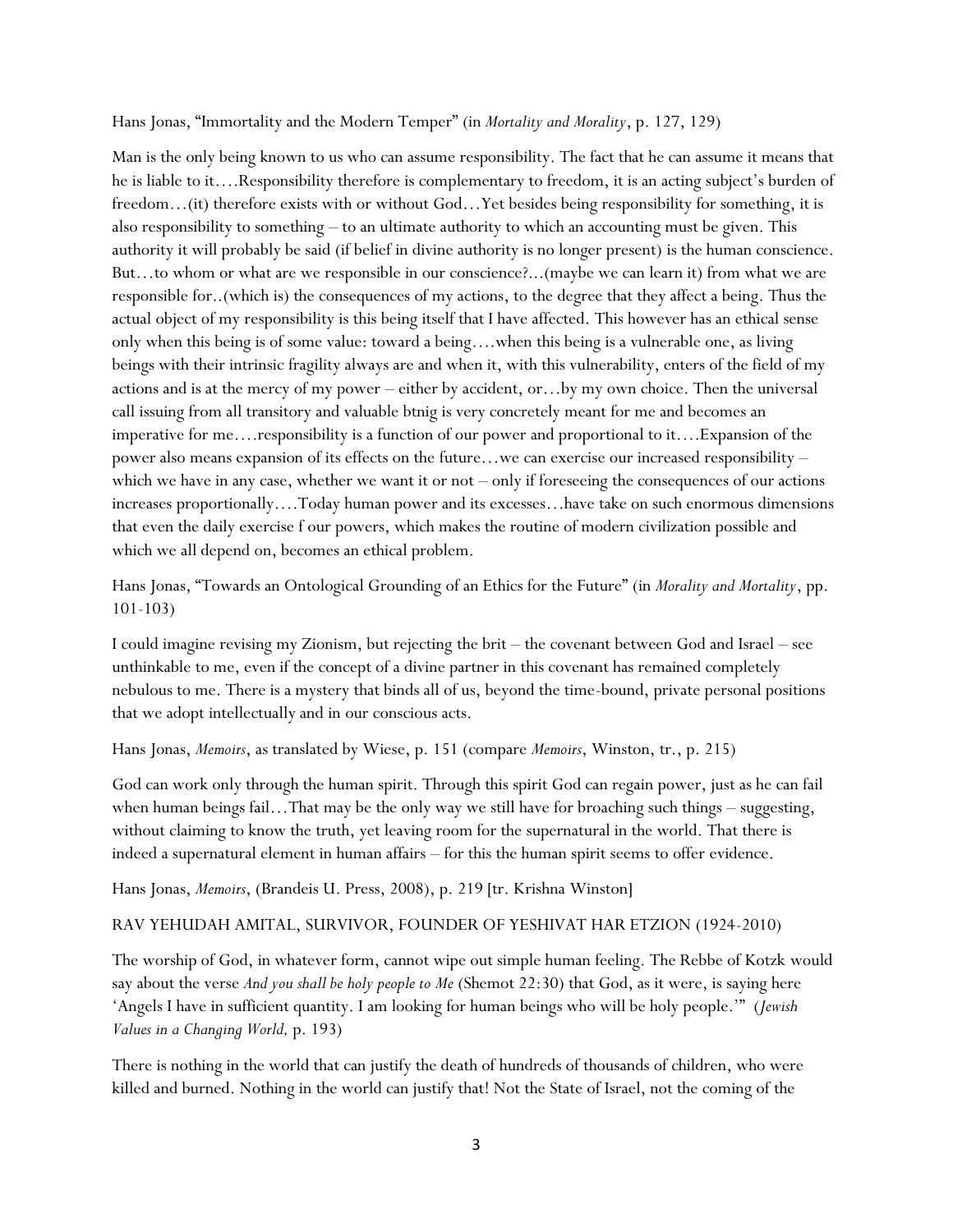Messiah, not the Jewish people repenting. Nothing in the world can justify it! (*Commitment and Complexity*, p. 64)

There are commandments which a person must fulfill not because he was so commanded by God, but because that is his will and that reflects his inner consciousness…We must know that Halakhah is only an opening, a gateway through which the Holy One transmits a certain message to us, while a portion of the laws of human behavior are intended for a person to fulfill out of inner awareness…In the laws of character traits, no code such as the *Shulchan Arukh* is of any use. If the heart has not been mended, no codified law will help him…The purpose of the Torah is that a person should perform and fulfill the Torah as the patriarchs fulfilled it – out of inner awareness. (*A World Destroyed*, p. 122)

(The mitzvah) to cleave to the attributes of the Holy One (See Sotah 14a, Rambam, Sefer Ha-Motzvot, Aseh 8) is not meant to weaken the natural feelings of kindliness that exist within a person's heart, but rather, on the contrary, to strengthen them, as Rav Kook says 'The love of fellow man must burst forth from the source of lovingkindness, not as a matter of law, for then the clearest part of its brightness would be lost, but as a mighty inner movement of the soul' (*Orot Ha-Kodesh*, vol 3, p. 318) But since it is clear that (when) 'the love distances itself from its divine source, its blossom withers' (ibid) it is especially important that goodness, kindness and mercy be based on the requirement to emulate the attributes of the Holy One, which are the traits of mercy. (*A World Destroyed*, p. 127)

Once I participated in a televised panel discussion with [the partisan and poet] Abba Kovner, concerning the significance of the Holocaust and the profound dilemmas of life thereafter for the survivors. I said there, inter alia, that these questions are much more terrible for a person who does not believe in God. I there is no choice but to believe in something, then what is left to believe in for a person without God? Can one believe in mankind, after what the German nation and their helpers form the family of nations did? I had a vision of German trains transporting the army to the front, that were stopped and vacated in order to transport Jews to Auschwitz…To believe in man after all that is impossible. (*A World Destroyed*, p. 128)

It is not [the Jewish people's] terrible suffering that is the source of its longing for redemption, but rather its striving to do good to mankind, for this is the essence of its soul. ("The Ethical Foundation of Rav Kook's Nationalist Views," "The Ethical Foundations of Rav Kook's Nationalist Views," trans. B. Caspar and R. Ziegler, *Alei Etzion* 2 (5755) p. 19)

I believe that we merited a Jewish state only because of God's desire to sanctify His name in the aftermath of the terrible desecration of His Name during the Holocaust. The establishment of the state and its victories in war against the Arab armies that rose up against it constitute a response of sanctification of God's name. Precisely for this reason, the obligation to sanctify God's name has special significance in our time for those of us who live in the State of Israel, the entire establishment of which stemmed from this principle. This is why, on various occasions over the years, I have felt obligated to protest against instances of the desecration of God's name. This was the only cause for which I felt a need to speak out publicly (Jewish Values in a Changing World, p. 155)

# RAV IRVING (YITZ) GREENBERG (1933 - ) AMERICAN RABBI, THEOLOGIAN, COMMUNAL LEADER